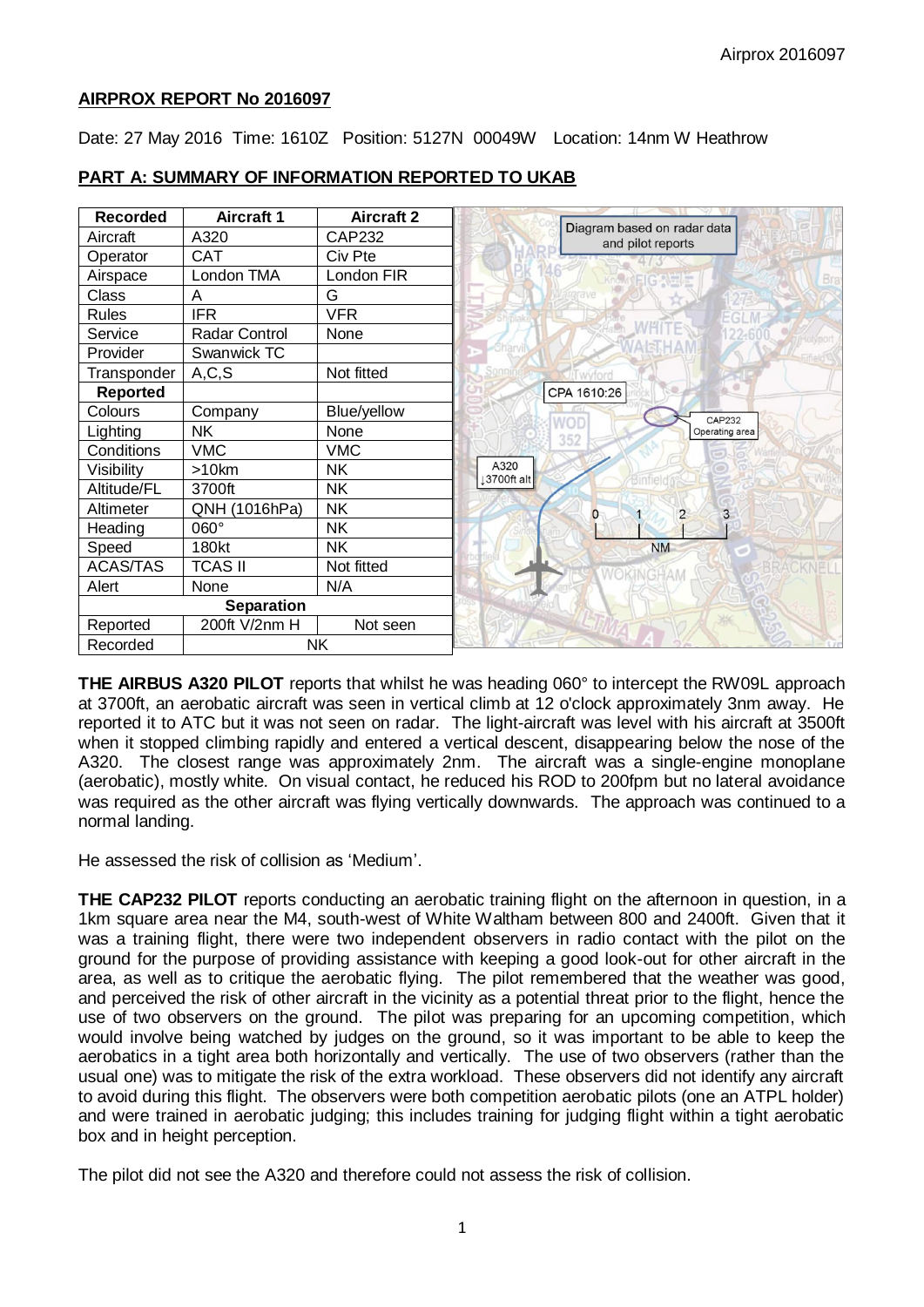**THE VISUAL CONTROL ROOM SUPERVISOR** reports that he was initially informed by the TC Group Supervisor that the A320 (currently at 4DME from touchdown RW09L) might have had an encounter with a light-aircraft when establishing on the approach. The pilot reported this to the Final (FIN) Director but the frequency had been too busy to take any details. A similar report was passed to the RW09L Arrivals controller as the A320 vacated the runway, so he asked the crew to telephone after they arrived at their gate. The following details were passed to him by the crew, which he took straight from the log*: "[A320 C/S] reports an Airprox with an aircraft at around 10nm from LL on closing heading for [approach]. Details passed to TC and they will file a report, as first reported on FIN, but too busy to take details. Relevant info passed on [telephone call] as… Aerobatic monoplane with dark blue fuselage & white wings, level with them at 3500ft approx 2nm ahead of their 060 heading. Nothing seen on radar at TC."*

## **Factual Background**

The weather at Heathrow was recorded as follows:

EGLL 271550 07006KT 040V110 9999 BKN049 20/19 Q1016 NOSIG=

## **Analysis and Investigation**

## **CAA ATSI**

ATSI had access to reports from both aircraft, area radar recording and local Heathrow radar as well as recordings of the London radar controllers' frequencies. ATSI also had access to a recording of a subsequent telephone discussion with the Heathrow Tower supervisor. Screenshots produced in the report are provided using the Heathrow radar recordings as these provided better evidence of the CAP232 manoeuvring. Levels indicated are in altitude. The A320 pilot was operating IFR on a commercial passenger flight to Heathrow and was under a Radar Control Service from London Radar. The CAP232 pilot was operating VFR on a training aerobatic sortie and was not under any ATC service. However, radio contact was being maintained with two observers on the ground.

At 1607:38 the A320 pilot contacted Heathrow Radar and following a few transmissions to other pilots the controller instructed the A320 pilot to turn right heading 325°. At 1608:41 the controller instructed the A320 pilot to turn right heading 360° and then at 1609:15 the A320 pilot was instructed to descend to 3000ft. At 1609:23 the controller instructed the A320 pilot to turn right heading 060° to establish on the approach. Figure 1 depicts the A320 just after the right turn was initiated.

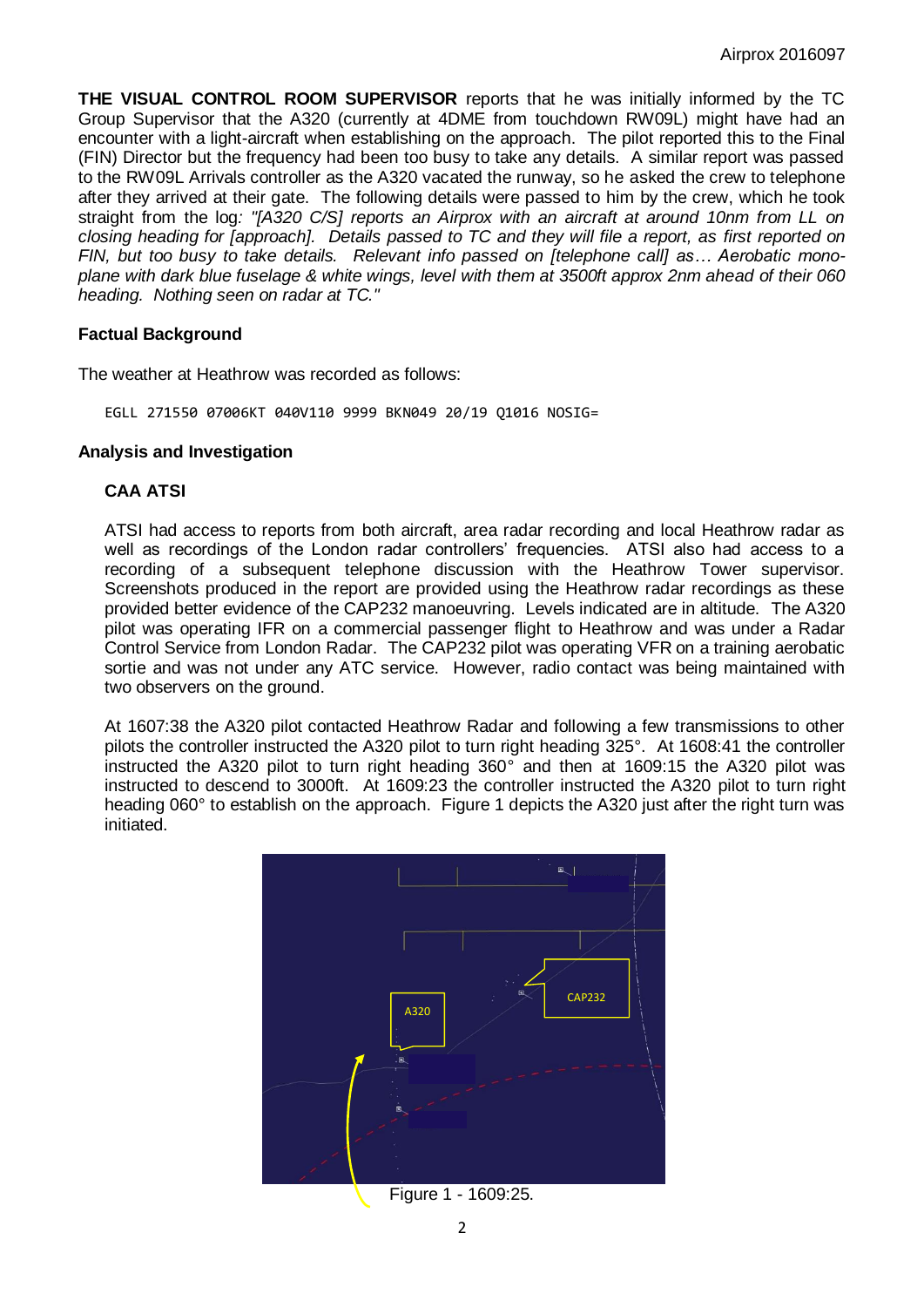At 1610:02 the A320 pilot reported an aerobatic aircraft at approximately 200ft below, operating in the 12 o'clock position within 5nm. The controller stated that there was nothing seen on radar within 5nm.

At 1610:21, the pilot stated the aerobatic aircraft was level with them and, after the controller asked if avoiding action was being taken, the pilot stated that the aircraft had seen them and was now 500ft below them. The controller again confirmed that nothing was seen on radar and that as the aircraft was 500ft below them it would be outside controlled airspace.

Figure 2 depicts the radar at 1610:24 at the point when the CAP232 faded from radar coverage. Figure 3 depicts the Swanwick MRT (that the controller would have seen) at the same time, with no primary radar contacts evident.



At 1610:50 (Figure 4) the CAP232 appeared on radar again.



Figure 4 - 1610:50.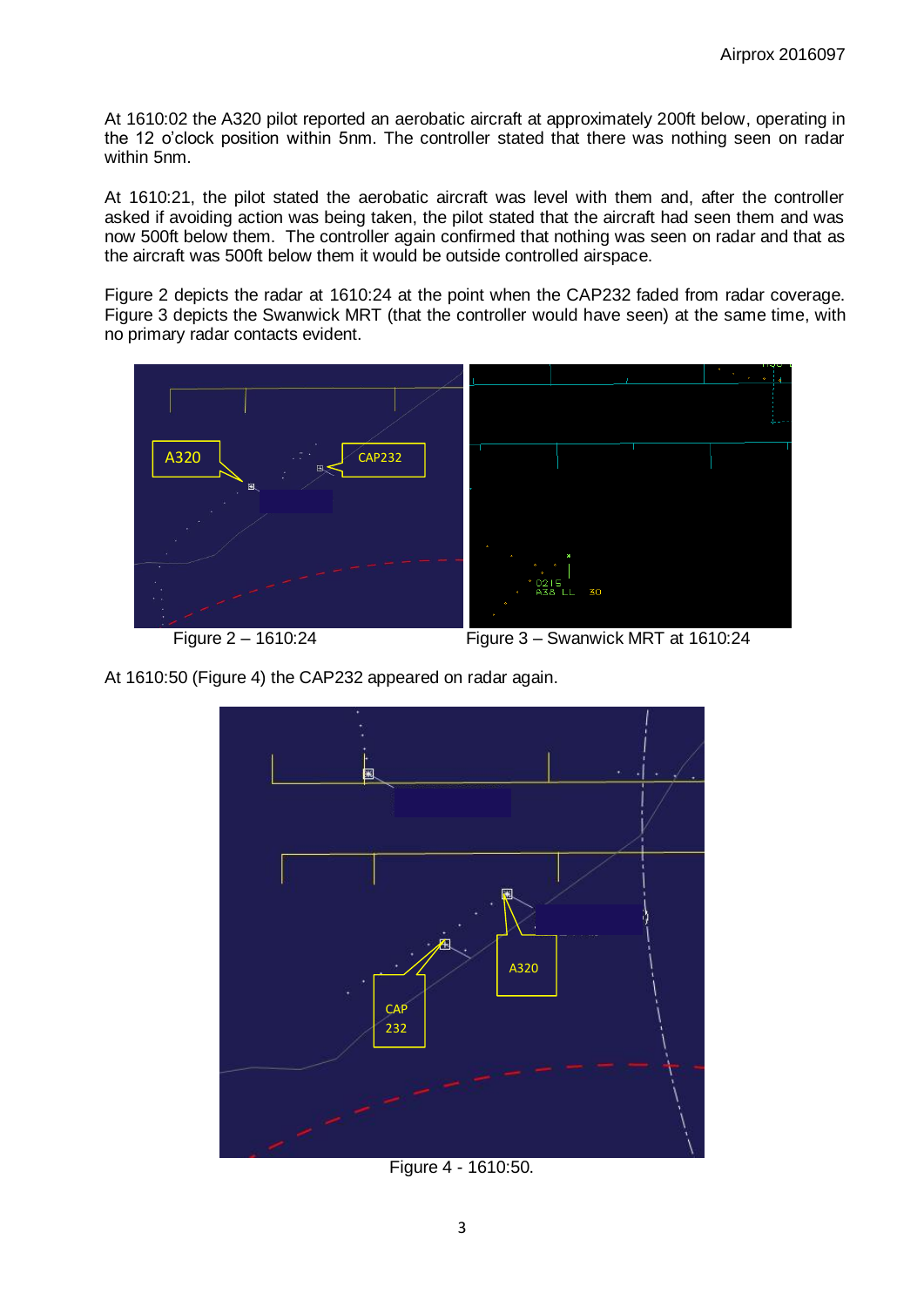The controller enquired as to the direction of flight of the aerobatic aircraft and, at 1610:52**,** the pilot reported that the aircraft had been vertical (upwards and downwards) and had passed within 2nm of the A320

At 1626:20 the pilot of the A320 telephoned the Tower Supervisor at Heathrow and discussed the incident and the reporting action. The pilot stated again that the aircraft appeared to be at the top of a vertical manoeuvre and, when at the same level as the A320, had been at approximately 2nm range.

Because the CAP232 was not transponding, the radar returns are primary only contacts with no height information. The Swanwick MRT did show some evidence of an unknown contact in this vicinity approximately one minute prior, and subsequent to, the reported Airprox – the returns were unreliable and intermittent. This evidence was not as clear as that which he has used in his screenshots. With the information presented as in Figure 3, the controller could not have taken any other action.

The pilot making the report made several references to the distance of the CAP232 from the A320. These changed as the two aircraft grew closer in proximity and the pilot commented on losing visual contact with the aerobatic aircraft as it disappeared descending below the nose of the A320 at approximately the same time as their descent was slowed.

The controller's assurance to the pilot that, as the aerobatic aircraft was 500ft below the A320, it was outside controlled airspace, was incorrect when he made that statement. This may have been a reference to the fact that 500ft below the A320s cleared level, rather than the actual passing level at that time (c.3800ft), would have been outside controlled airspace.

Without height information evidence, it is not possible to measure the vertical distance between the two aircraft. As the radar contacts for the CAP232 also faded just as the A320 passed through the area, it is also not possible to measure a CPA.

In this particular case, the controller had no evidence to indicate that another aircraft was in the vicinity, so no traffic avoidance or information could be passed. *<sup>1</sup>*

## **UKAB Secretariat**

The A320 and CAP232 pilots shared an equal responsibility for collision avoidance and not to operate in such proximity to other aircraft as to create a collision hazard. The CAP232 was required to avoid Class A controlled airspace when conducting VFR aerobatic manoeuvres.

## **Summary**

An Airprox was reported when an A320 and a CAP232 flew into proximity at 1610 on Friday 27<sup>th</sup> May 2016. The A320 pilot was inbound to Heathrow under IFR in VMC. The CAP232 pilot, operating under VFR, was not in receipt of an ATC service; however, the pilot was in contact with observers on the ground. Neither the CAP232 pilot nor the ground observers noticed any confliction with other traffic. It was not possible to determine CPA because the CAP232 was not transponder equipped and primary returns were not visible on the radar at CPA.

 $\overline{\phantom{a}}$ <sup>1</sup> CAP493 Section 1 Ch6 page 17 states that *'If radar derived, or other information, indicates that an aircraft is making an unauthorised penetration of the airspace, is lost, or has experienced radio failure, IFR aircraft shall be given avoidance and traffic information shall be passed'*.